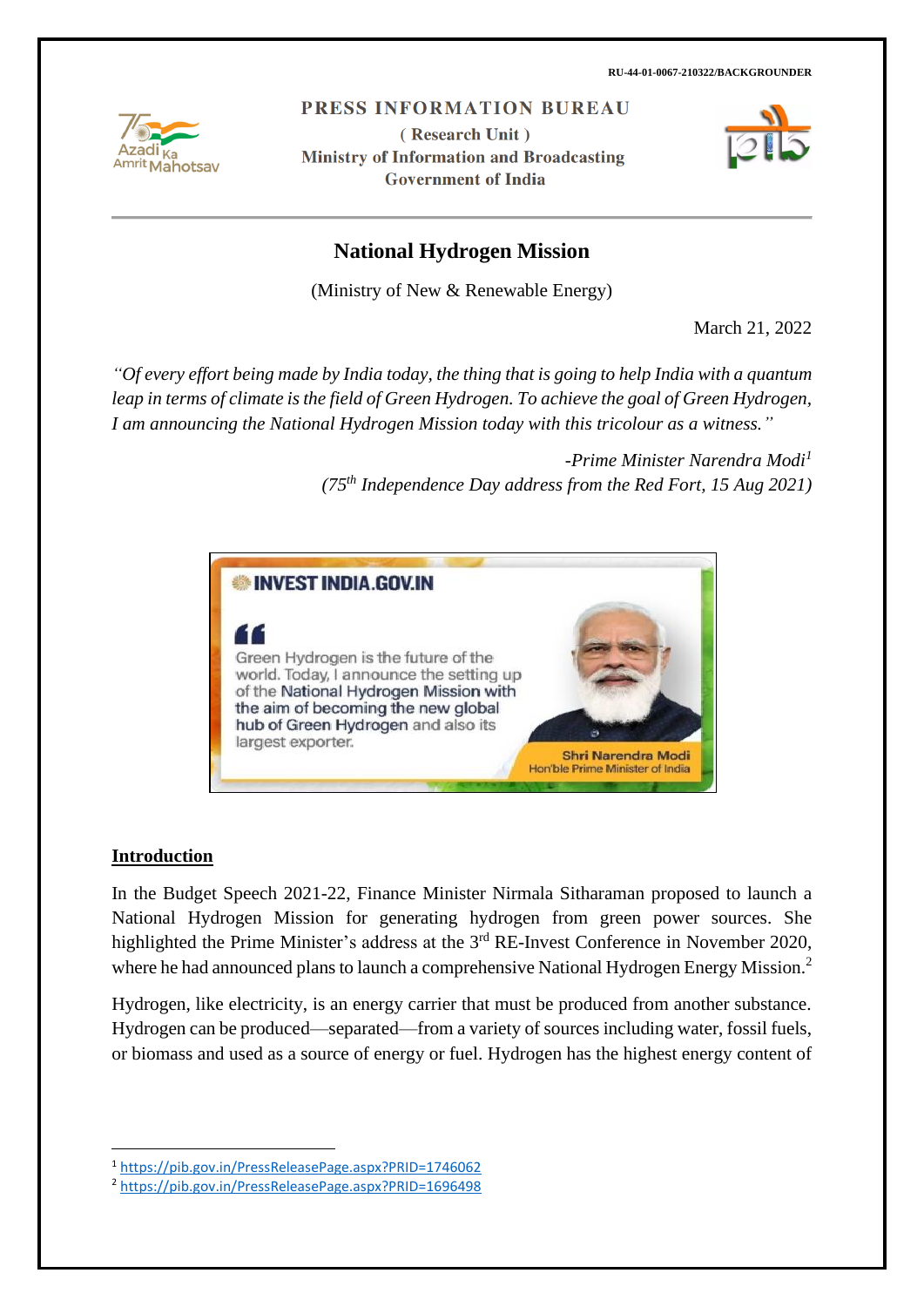any common fuel by weight (about three times more than gasoline), but it has the lowest energy content by volume (about four times less than gasoline).<sup>3</sup>

## **National Hydrogen Mission: Aim<sup>4</sup>**

- The proposed National Hydrogen Energy Mission aims to lay down the vision, intent and direction for harnessing hydrogen energy by the Government of India.
- The aim is to develop India as a global hub for manufacturing of hydrogen and fuel cells technology across the value chain.
- The mission would put forward specific strategy for the short term (four years), and broad strokes principles for long term (10 years and beyond).
- It will provide necessary flexibility to capture benefits from the advances that are taking place in the technological landscape.
- The Government of India will facilitate demand creation in identified segments. Possible areas include suitable mandates for use of green hydrogen in industry such as fertilizer, steel, petrochemicals etc.
- Major activities envisaged under the mission include creating volumes and infrastructure; demonstrations in niche applications including transport and industry; goal-oriented research & development; facilitative policy support; and putting in place a robust framework for standards and regulations for hydrogen technologies.
- The mission aims to aid the government in meeting its climate targets and making India a green hydrogen hub. This will help in meeting the target of production of five million tonnes of Green hydrogen by 2030 and the related development of renewable energy capacity.<sup>5</sup>

## **Green Hydrogen & Green Ammonia Policy: A Key Step in National Hydrogen Mission**

Hydrogen and Ammonia are envisaged to be the future of fuels and are envisaged to replace fossil fuels in the years to come. One of the major requirements of environmentally sustainable energy security of the nation is production of these fuels by using power from renewable energy sources. This is known as Green Hydrogen and Green Ammonia. <sup>6</sup>

<sup>3</sup> <https://www.eia.gov/energyexplained/hydrogen/>

<sup>4</sup> <https://pib.gov.in/PressReleasePage.aspx?PRID=1696498>

<sup>5</sup> <https://pib.gov.in/PressReleasePage.aspx?PRID=1799067>

<sup>6</sup> <https://pib.gov.in/PressReleasePage.aspx?PRID=1799067>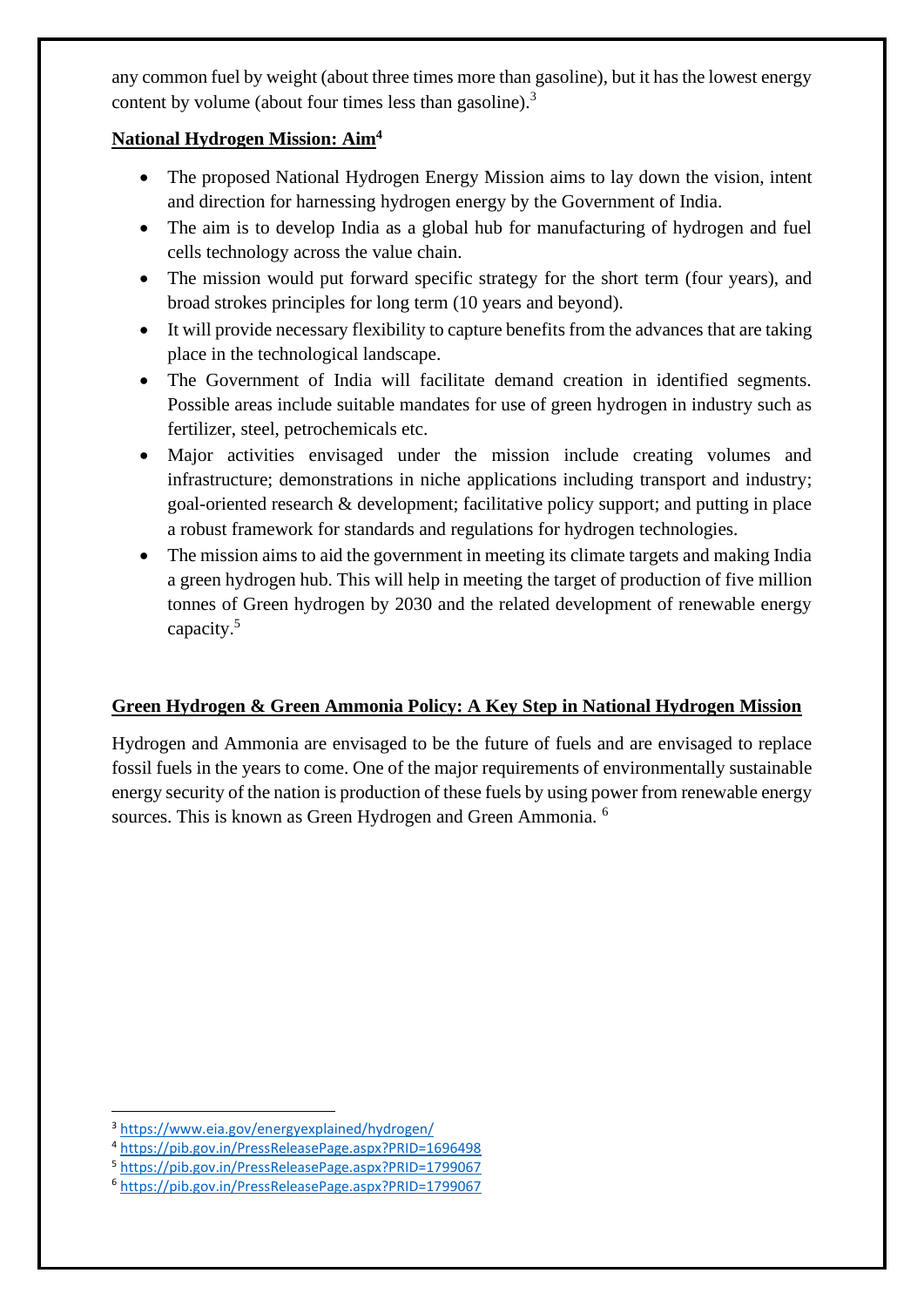There is an increased consensus around the world that concerted steps need to be taken to reduce global warming to levels less than 2°C and if possible to cap it at 1.5°C higher than pre-industrial levels. Various countries have pledged their Nationally Determined Contributions in order to ensure energy transition and reduce emissions. Most large economies including India have committed to net zero targets.

Transitioning to Green Hydrogen and Green Ammonia is one of the major requirements for reduction of emissions. Government of India has had under consideration a number of policy measures in order to facilitate the transition from fossil fuel / fossil fuel-based feed stocks to Green Hydrogen / Green Ammonia both as energy carriers and as chemical feed stock



for different sectors. In this regard, a Green Hydrogen policy has been framed by Ministry of Power for compliance and implementation by concerned stakeholders. [Click here to read the](https://pib.gov.in/PressReleasePage.aspx?PRID=1799067)  [Green Hydrogen Policy.](https://pib.gov.in/PressReleasePage.aspx?PRID=1799067)

## **Hydrogen Energy<sup>7</sup>**

Hydrogen is emerging as an important source of energy since it has zero carbon content and is a non-polluting source of energy in contrast to hydrocarbons that have net carbon content in the range of 75–85 per cent. Hydrogen energy is expected to reduce carbon emissions that are set to jump by 1.5 billion tons in 2021. **It has the highest energy content by weight and lowest energy content by volume.** As per International Renewable Energy Agency (IRENA), **Hydrogen shall make up six per cent of total energy consumption by 2050**. The Hydrogen Council Report, 2021 also mentions that, global investments on hydrogen will constitute around 1.4 per cent of the total global energy funding by 2030.

The current global demand for hydrogen is 70 million metric tons per year, more than 76 per cent of which is being produced from natural gas, 23 per cent comes from coal and the remaining is produced from electrolysis of water.

#### **Grey Hydrogen, Blue Hydrogen, Green Hydrogen: A Comparison**

Hydrogen is primarily used in petrochemicals and fertiliser industry and is produced largely from natural gas, thereby emitting enormous amounts of carbon dioxide**. Depending on the** 

<sup>7</sup> [https://idsa.in/issuebrief/india-national-hydrogenet c-mission-n-gcc-lpriya-270821#footnote7\\_fkm1xpe](https://idsa.in/issuebrief/india-national-hydrogenet%20c-mission-n-gcc-lpriya-270821#footnote7_fkm1xpe)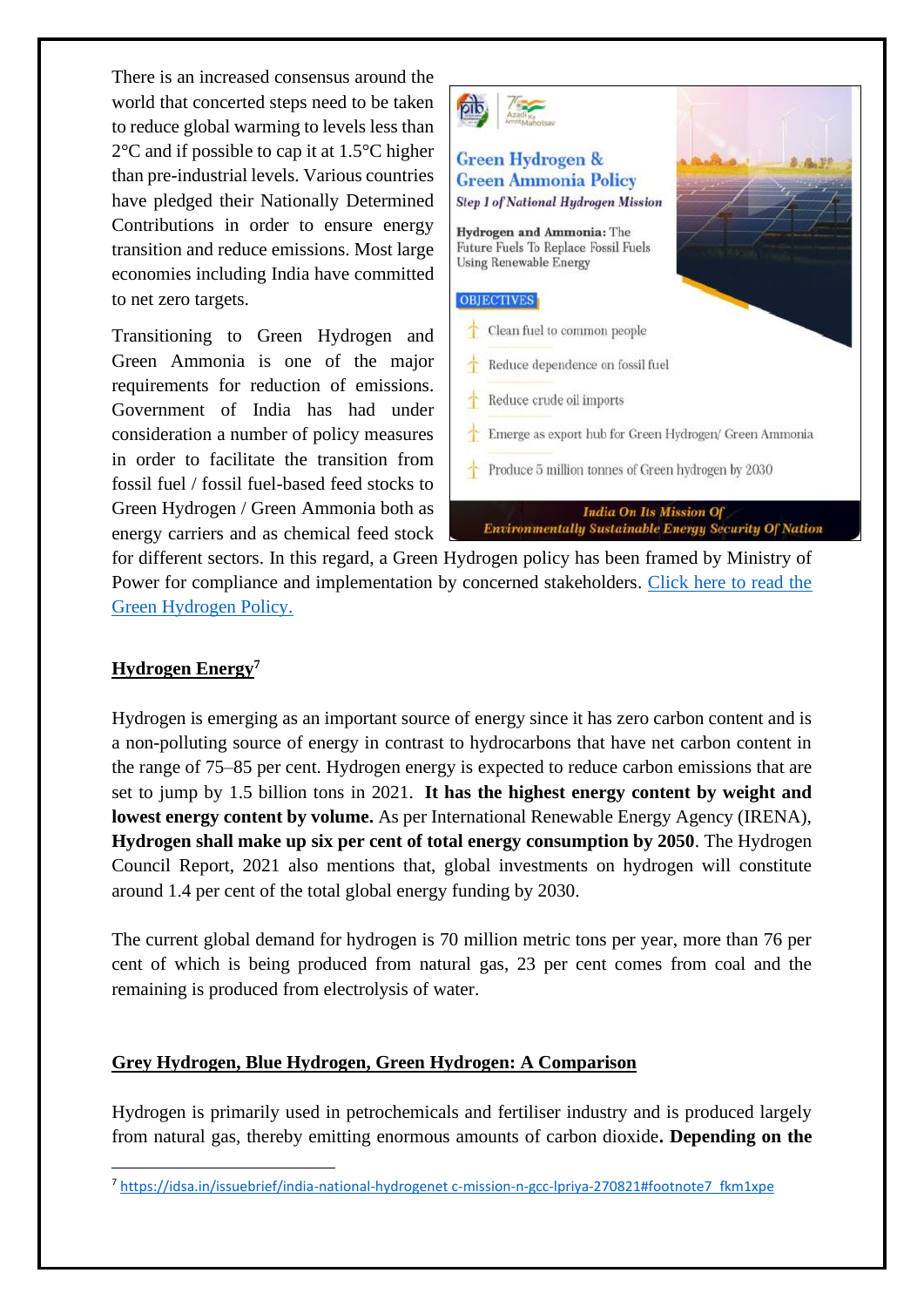**nature of the method of its extraction, hydrogen is categorised into three categories, namely, grey, blue and green.** There is a growing focus on increasing production of green and blue hydrogen due to its no carbon emission and use of carbon offset technology, respectively. Additionally, several leading organizations are exploring technologies which can convert bio and plastic waste into hydrogen, thereby providing a huge scope for investment in this technology which can combat India's twin problems of waste management and energy security.<sup>8</sup>



Where the hydrogen comes from is important. At the moment, it's mainly produced industrially from natural gas, which generates significant carbon emissions. That type is known as "grey" hydrogen. A cleaner version is "blue" hydrogen, for which the carbon emissions are captured and stored, or reused. The cleanest one of all is "green" hydrogen, which is generated by renewable energy sources without producing carbon emissions in the first place.<sup>9</sup>

## **India Advancing Towards a Cleaner Future: The Role of Hydrogen Energy**

- **India has a huge edge in green hydrogen production** owing to its **favourable geographic conditions** and the **presence of abundant natural elements**.
- The Government has given **impetus in scaling up the gas pipeline infrastructure** across the length and breadth of the country and has **introduced reforms for the power grid**, including the introduction of smart grids. Such steps are being taken to effectively integrate renewable energy into the present energy mix.
- With appropriate capacity addition to renewable power generation, storage and transmission, producing green hydrogen in India can become cost-effective which will not only guarantee energy security but also ensure self-sufficiency gradually.<sup>10</sup>
- Setting the right priorities for hydrogen use will be essential for its rapid scale-up and long-term contribution to decarbonization efforts. Hydrogen is part of a much bigger energy transition picture, and its development and deployment strategies should not be considered in isolation.
- <sup>8</sup> <https://newsonair.com/2021/02/17/national-hydrogen-mission-advancing-towards-indias-cleaner-future/> <sup>9</sup> <https://www.iea.org/commentaries/the-clean-hydrogen-future-has-already-begun>
- <sup>10</sup> <https://newsonair.com/2021/02/17/national-hydrogen-mission-advancing-towards-indias-cleaner-future/>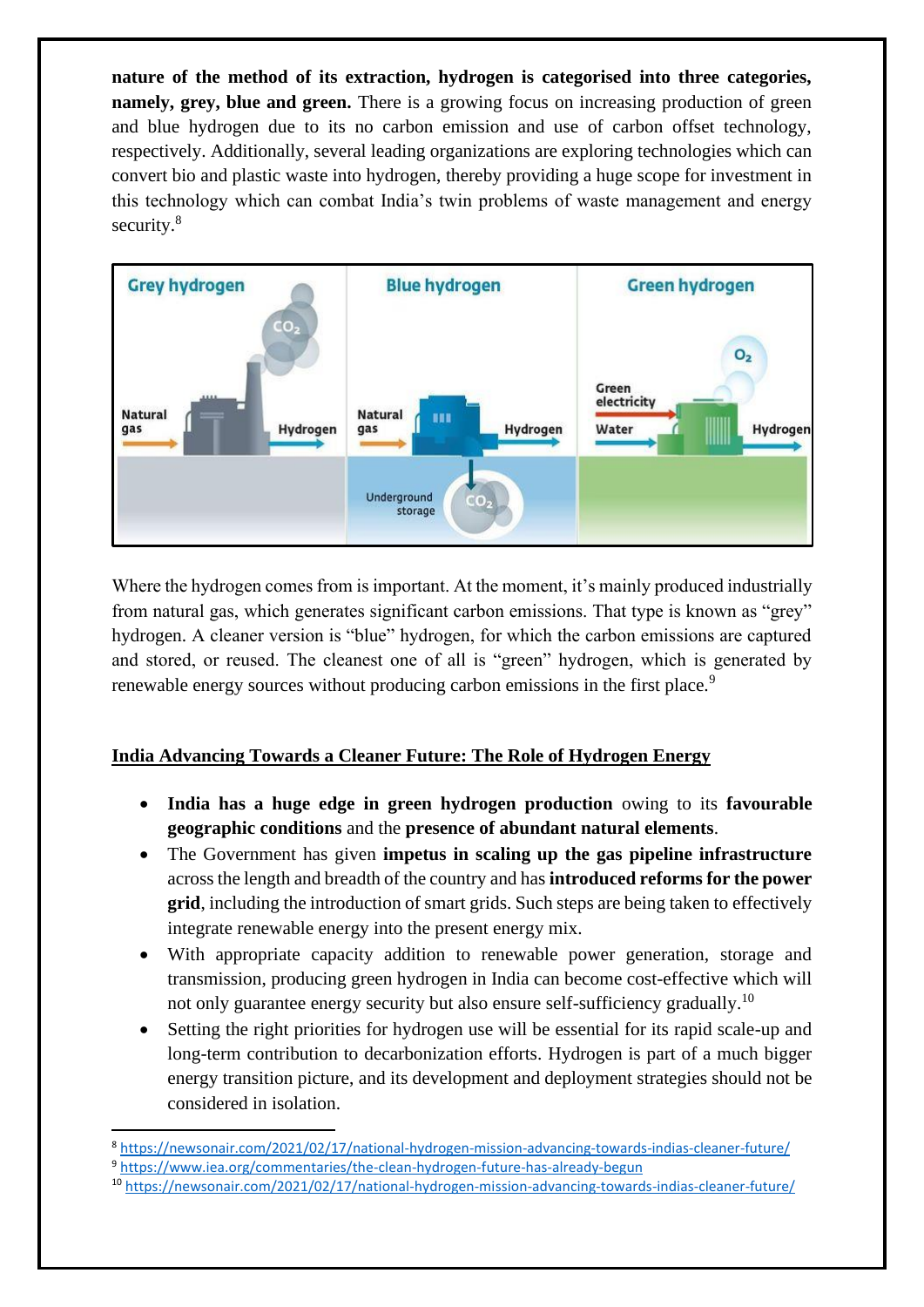• A shift to large-scale use of hydrogen fuel can **help bolster India's geopolitical heft and support energy security.** More than 30 countries and regions have hydrogen strategies that include import or export plans, indicating that cross-border hydrogen trade is set to grow considerably.

## **Various uses of Hydrogen<sup>11</sup>**

- Hydrogen use today is dominated by **industry**, namely: oil refining, ammonia production, methanol production and steel production. Virtually all of this hydrogen is supplied using fossil fuels, so there is significant potential for emissions reductions from clean hydrogen.
- In **transport**, the competitiveness of hydrogen fuel cell cars depends on fuel cell costs and refuelling stations while for trucks the priority is to reduce the delivered price of hydrogen. Shipping and aviation have limited low-carbon fuel options available and represent an opportunity for hydrogen-based fuels.
- In **buildings**, hydrogen could be blended into existing natural gas networks, with the highest potential in multifamily and commercial buildings, particularly in dense cities while longer-term prospects could include the direct use of hydrogen in hydrogen boilers or fuel cells.
- In **power generation**, hydrogen is one of the leading options for storing renewable energy, and hydrogen and ammonia can be used in gas turbines to increase power system flexibility. Ammonia could also be used in coal-fired power plants to reduce emissions.

## **Hydrogen: The Indian Context<sup>12</sup>**

## **Hydrogen for integrating Renewable Energy**

Hydrogen provides a means for storage of variable renewable energy for stabilizing its output. For long duration storage, running into several hours, converting excess available energy into hydrogen and utilizing it for grid support and other applications is seen to be a suitable alternative.

#### **Hydrogen in Industry**

In industry, hydrogen can potentially replace the coal and coke in iron and steel production. Steel manufacturing is one of the largest carbon emitters in the world, decarbonising this sector using hydrogen is expected to have significant impact on our climate goals.

#### **Hydrogen has potential to reduce fossil fuel imports**

<sup>11</sup> <https://www.iea.org/reports/the-future-of-hydrogen>

<sup>12</sup> [https://mnre.gov.in/img/documents/uploads/file\\_f-1612941710983.pdf](https://mnre.gov.in/img/documents/uploads/file_f-1612941710983.pdf)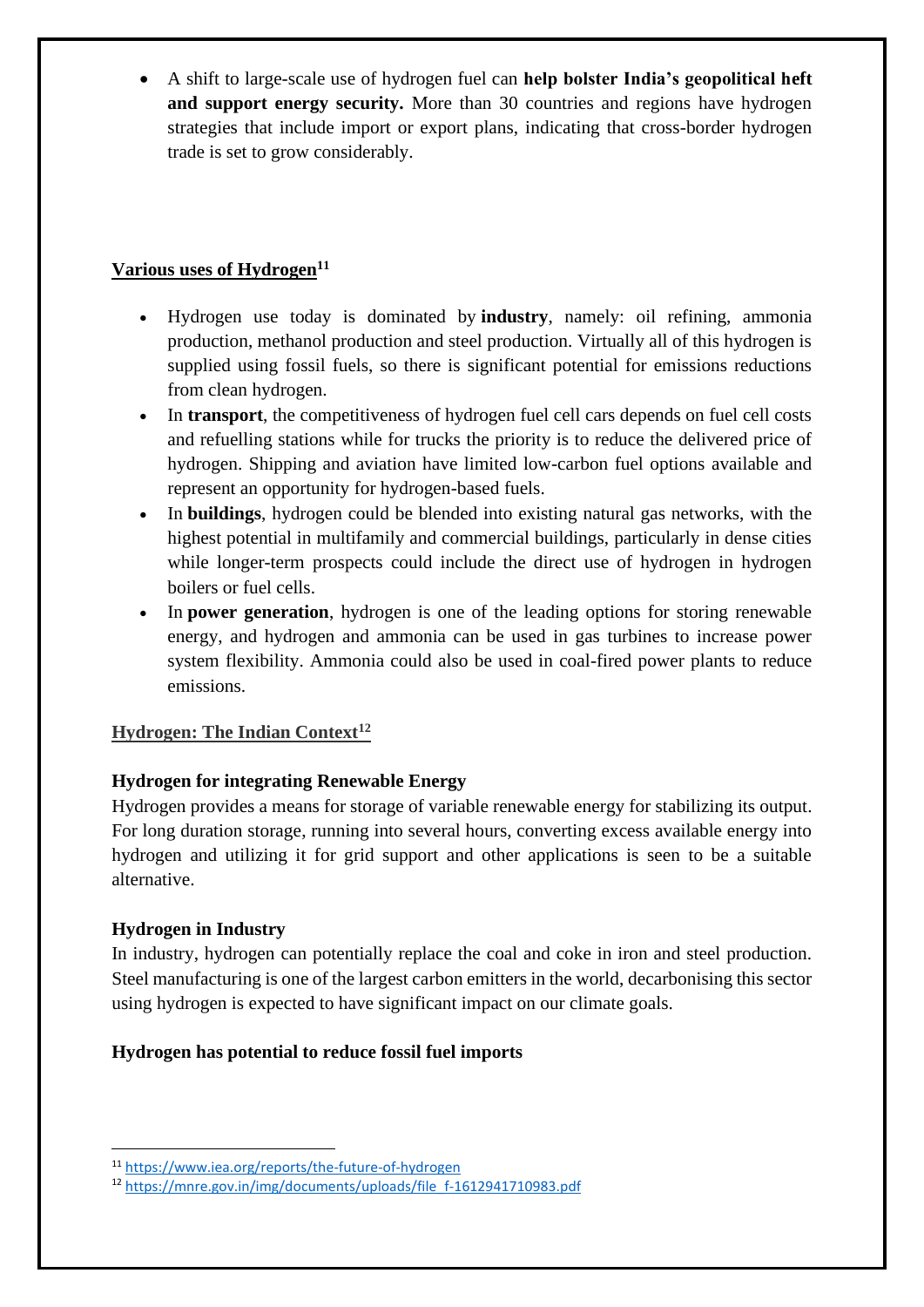At present, hydrogen produced from natural gas is widely utilized for production of nitrogenous fertilizers, and petrochemicals. Substituting this with green hydrogen could allow use of renewable energy in these important sectors and reduce import dependence.

- ➢ India's annual Ammonia consumption for fertilizer production is about 15 million tonnes, roughly 15 per cent of this demand (over 2 million tonnes per annum) is currently met from imports. Mandating even 1 per cent green ammonia share is likely to save about 0.4 million standard cubic feet per day of natural gas import.
- ➢ Use of hydrogen in steel industry could substitute imported coking coal. During 2018-19, the total demand of coking coal for the steel industry was 58.37 million tonne (MT). Out of this, 51.83 MT was met through imports.

## **Hydrogen-based Transport**

**Fuel cell electric vehicles (FCEVs)** run on hydrogen fuel and have no harmful emissions. Battery Electric Vehicles (BEVs) may be suitable for light passenger vehicle segment for shorter driving range. For heavy duty vehicles with longer trip range, such as buses, trucks and other commercial vehicles, FCEVs are likely to become cost competitive in the coming years.

> ➢ While Battery Electric Vehicles (BEVs) are dependent on imported raw materials like lithium and cobalt for lithium-ion batteries, the hydrogen fuel cell supply chain can be wholly indigenized, making India **Aatmanirbhar in the clean transportation segment.**

## **India's Progress towards Green Hydrogen<sup>13</sup>**

- Prime Minister Narendra Modi aims to **transform India into an energy independent nation by 2047** where green hydrogen will play an active role as an alternate fuel to petroleum/ fossil-based products.
- In 2020, India's hydrogen demand stood at 6 million tonnes (MT) per year. It is estimated that by 2030, the hydrogen costs will be down by 50 per cent.
- The **demand for hydrogen is expected to see a five-fold jump** to 28 MT by 2050 where **80 per cent of the demand is expected to be green** in nature.
- Some of the prominent industrial mammoths such as Reliance Industries Limited [\(RIL\)](http://www.ril.com/), Gas Authority of India Limited [\(GAIL\)](https://gailonline.com/), National Thermal Power Corporation [\(NTPC\)](https://www.ntpc.co.in/), Indian Oil Corporation [\(IOC\)](https://iocl.com/) and Larsen and Toubro ( $L&T$ ) plan to foray into the green hydrogen space. RIL plans to become a net-carbon zero firm by 2035 and invest nearly INR 750 billion over the next three years in RE.
- India has declared its ambition to become an exporter of hydrogen to Japan, South Korea, and Europe.<sup>14</sup>

<sup>13</sup> <https://www.investindia.gov.in/siru/green-hydrogen-indias-sunrise-sector>

<sup>14</sup> <https://www.investindia.gov.in/team-india-blogs/indias-green-hydrogen-policy>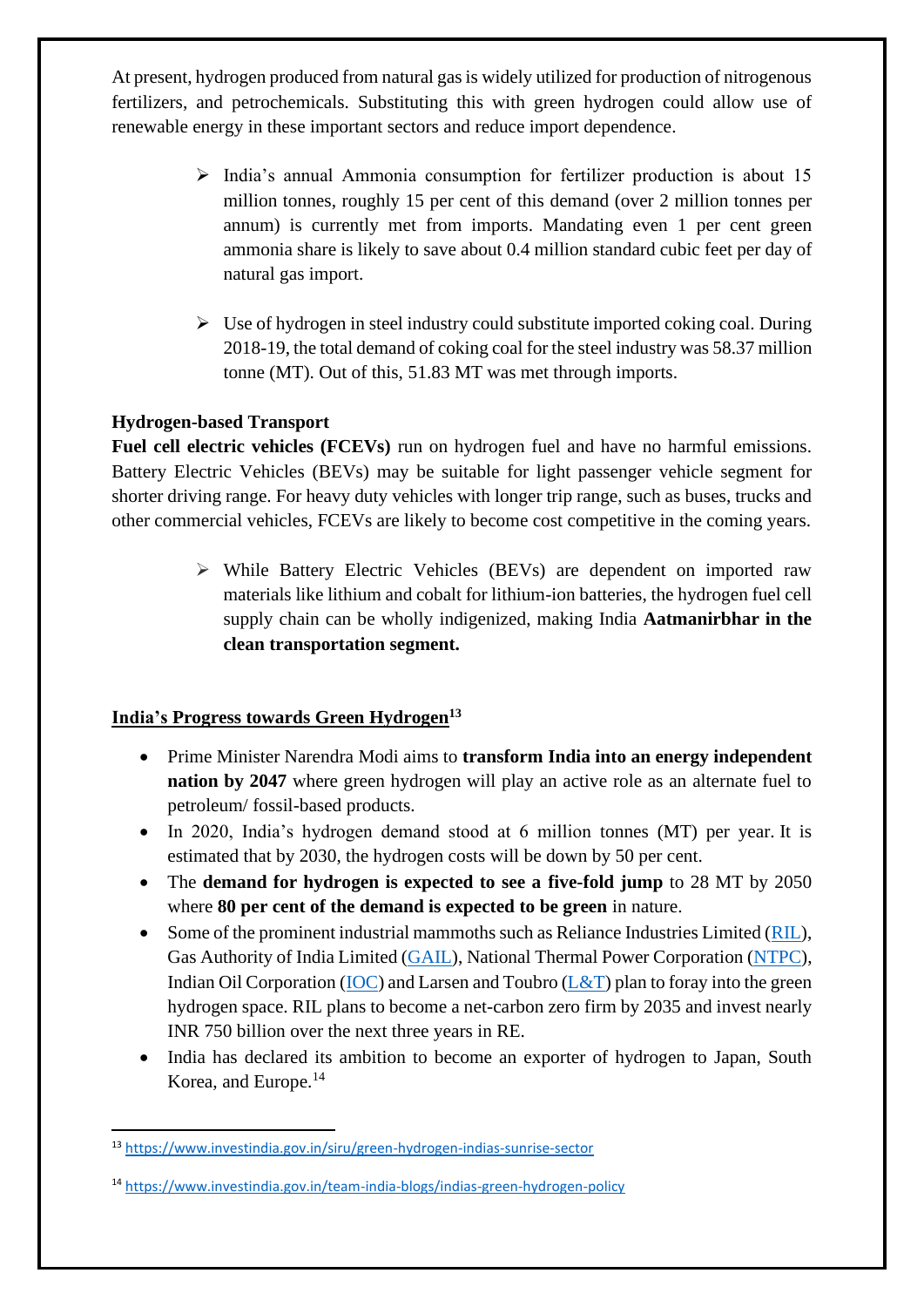• Various hydrogen powered vehicles have been developed and demonstrated under projects supported by Government of India. These include 6 Cell buses by Tata Motors Ltd., 50 hydrogen enriched CNG (H-CNG) buses in Delhi by Indian Oil Corporation Ltd. in collaboration with Govt. of NCT of Delhi, 2 hydrogen fueled Internal Combustion Engine buses (by IIT Delhi in collaboration with Mahindra & Mahindra).



Figure 20. Hydrogen fuelled 3-wheeler developed jointly by IIT Delhi and Mahindra & Mahindra in New Delhi



Figure 22. Hydrogen fuelled diesel Engine developed at IIT Delhi



Figure 21. Total hydrogen S.I. engine genset using electronic fuel injection system



Figure 23. Hydrogen fuelled three wheelers in Auto Expo 2012

#### **Sources:**

<https://pib.gov.in/PressReleasePage.aspx?PRID=1746062>

<https://pib.gov.in/PressReleasePage.aspx?PRID=1696498>

<https://newsonair.com/2021/02/17/national-hydrogen-mission-advancing-towards-indias-cleaner-future/> <https://pib.gov.in/PressReleasePage.aspx?PRID=1799067>

<http://164.100.94.214/sites/default/files/uploads/abridged-nherm.pdf>

[https://idsa.in/issuebrief/india-national-hydrogen-mission-n-gcc-lpriya-270821#footnote7\\_fkm1xpe](https://idsa.in/issuebrief/india-national-hydrogen-mission-n-gcc-lpriya-270821#footnote7_fkm1xpe)

<https://newsonair.com/2021/02/17/national-hydrogen-mission-advancing-towards-indias-cleaner-future/> <https://www.iea.org/commentaries/the-clean-hydrogen-future-has-already-begun>

<https://newsonair.com/2021/02/17/national-hydrogen-mission-advancing-towards-indias-cleaner-future/>

<https://www.investindia.gov.in/team-india-blogs/indias-green-hydrogen-policy>

<https://www.iea.org/reports/the-future-of-hydrogen>

[https://mnre.gov.in/img/documents/uploads/file\\_f-1612941710983.pdf](https://mnre.gov.in/img/documents/uploads/file_f-1612941710983.pdf)

<https://www.investindia.gov.in/siru/green-hydrogen-indias-sunrise-sector>

#### **Further Reading:**

<https://www.teriin.org/sites/default/files/2020-06/Hydrogen-Policy-Brief.pdf>

<https://idsa.in/system/files/issuebrief/india-national-hydrogen-mission-n-gcc-lpriya.pdf>